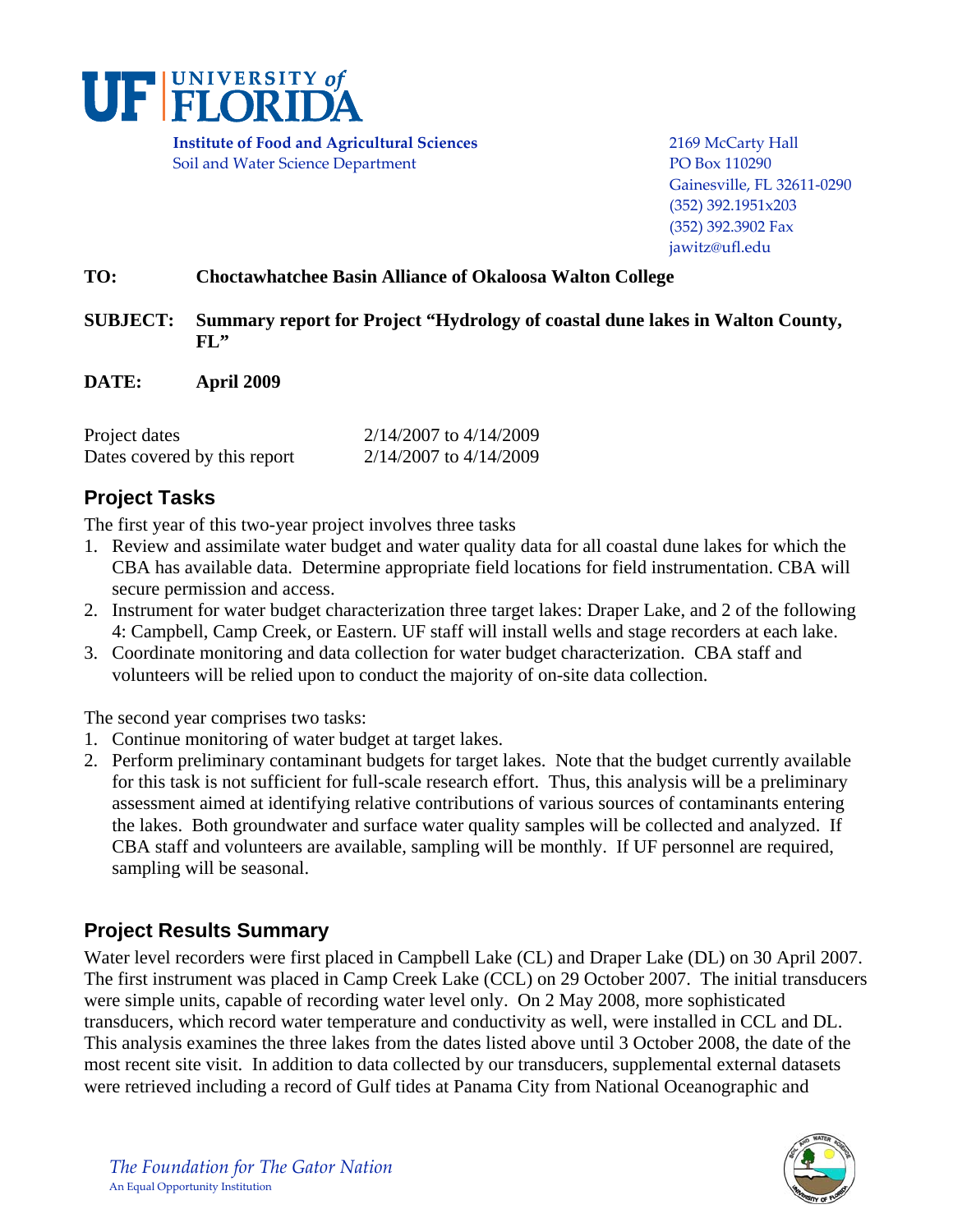Aeronautical Administration (NOAA), barometry at Bob Sikes Airport in Clearview from the National Weather Service (NWS) and a record of rainfall in Niceville from NOAA.

The dynamics of these lakes can be best understood when the water level record is corroborated by additional datasets, specifically conductivity. As a result, the period following 2 May 2008, when the conductivity and temperature datasets are available, received the bulk of our attention. Four periods of time were identified between 2 May 2008 and 3 October 2008, each of which contains a significant event for at least one of the lakes (**Figures 1-3**). By examining each of these segments individually, we should be able to understand how a single event (for example, a hurricane) affects each lake differently.

## **Period A: 2 May 2008 – 28 June 2008**

Period A was selected to capture the significant increase and then sudden decline of the water level in CCL. Most of the water level changes may be explained by rainfall. For example, the rapid increase in early May corresponds to a number of rain events during the same time period. Likewise, the lake level is almost unchanging over the end of May and the beginning of June, a period of little recoded rainfall (**Figures 1 and 2**). It is the sudden drop in water level on June 13th, 30 cm in 30 hours, that makes Period A interesting. We hypothesize that several days of recorded rain on the apparently "brimming" lake, caused the plug of sand at the dune to give way (this process is termed blow-out), allowing the lake to drain rapidly into the Gulf. Interestingly, neither the conductivity nor temperature records reflect this event (**Figures 4-7**).

Period A reveals another interesting feature of the dune lakes when water level fluctuations are compared across the three lakes. The behavior of each of these lakes is driven as much by their individual morphologies as by regional weather events. While CCL "filled up" and overflowed during Period A, the water level in CL steadily declined (**Figure 1**). DL's water level showed a response to rainfall similar to CCL's response, but apparently never forced open the channel to the gulf (**Figure 3**). Finally, despite the lack of response in CCL's conductivity record (**Figure 4**; which indicates almost pure freshwater for Periods A, B and C), the conductivity in DL declined steadily, almost linearly over Period A (**Figure 5**). This may indicate dilution of saltwater from a previous breaching event by rainfall over this period, or a thickening of the freshwater lens over a salt wedge, forcing the salt layer deeper below the transducer. *The saltwater mixing and dilution mechanisms are still unknown and to be resolved with further study.*

## **Period B: 28 June 2008 – 1 August 2008**

Period B was selected to capture apparent blow-out events in CCL and DL. CCL behaved much the same as it did in Period A, with a filling-up of the lake and the giving-way of the sand plug following a few days of relatively small rain events. One noticeable difference is the elevation of the water immediately prior to the blow-out. The CCL water was about 15 cm lower preceding the Period B blow-out than it was before the Period A blow-out. This suggests that the formation and destruction of the sand plug in the channel through the dunes is very dynamic and the plug may not regenerate to its previous size and shape following a blow-out event. Once again, despite an apparent breach of the sand plug, the conductivity in CCL does not respond to the event, indicating either that the elevation of the channel was higher than the high tide or that the transducer was submerged above the salt layer.

DL also experienced a blow-out during Period B. The lake lost more than a meter of water in about 4 hours. The drawdown was significant enough such that the water level fell below the transducer

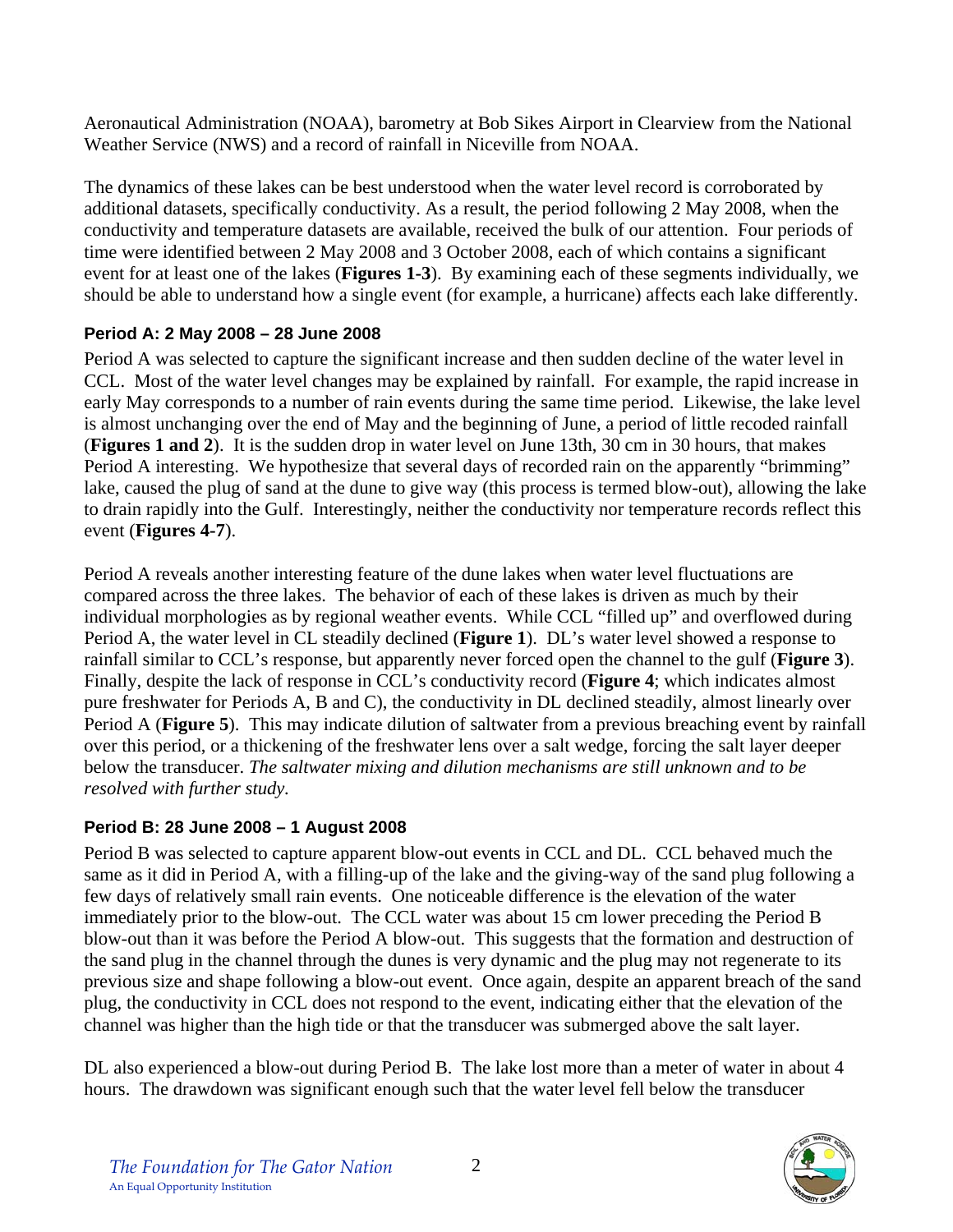(recorded by the transducer as  $\sim$ 3 cm of water). The channel connecting DL to the Gulf was deep enough to convey salt water into the lake each high tide. This influx of tidal water left a distinct signature on the water level, conductivity and water temperature records (**Figures 8 and 9**). The water level record shows a periodic resubmergence of the transducer which is in phase with the high tides measured by NOAA (**Figure 10**). The conductivity drops to 0 during the exposed periods and spikes to some fraction of full Gulf salinity during each high tide. Even more interesting, the salinity climbs higher with each subsequent high tide, possibly indicating some level of mixing as the lake water that did not drain out immediately following the blow-out was fractionally replaced by Gulf water over each tidal cycle. At the end of the 5-day opening event, salinity in the lake was almost equal to salinity in the Gulf. The water temperature record shows that the temperature of the Gulf water was approximately equal to the temperature of the lake water prior to the blow-out, but it also captures the air temperature between high tides. Because the low tides [and presumed exposures] were occurring at night (**Figure 10**), the temperature drops quite dramatically between each high tide (**Figure 9**). After 5 days or so, the channel is replugged, the lake begins to refill (presumably with rain water) and the conductivity begins to decline steadily. As seen for Period A, CL water level shows almost no reaction to the recorded rainfall, and appears never to experience a blow-out event.

#### **Period C: 1 August 2008 – 21 August 2008**

The behavior of all three lakes is very similar from Period B to Period C. Both CCL and DL went through a filling and blow-out cycle, with the blow-outs occurring nearly simultaneously. The CL water level trended slightly upward at the same time that the CCL and DL water levels increased to the point of forcing blow-outs. Curiously, the rainfall record does not indicate a particularly rainy mid-August so the increasing water levels in all three lakes are somewhat unexplained. Period C is distinguished from Period B in that the DL blow-out occurs during a neap tide cycle, such that the high tides do not raise the water level enough to resubmerge the transducer until the channel is plugged. Once again, CCL's conductivity remains unresponsive and DL's conductivity approaches that of sea water when the opening event concludes.

#### **Period D: 21 August 2008 – 20 September 2008**

Period D is fairly unique among the four periods. During this period, the lakes were impacted by 3 tropical cyclones: Tropical Storm Fay (23 August), Hurricane Gustav (1 Septenber) and Hurricane Ike (11 September). Interestingly, none of these storms resulted in significant rainfall events, as measured at the Niceville NOAA station, including TS Fay which passed directly over the Florida Panhandle. Both DL and CCL show significant increases in water level (60cm and 20 cm respectively), coincident with TS Fay. In CCL the change is temporary, resulting in a spike that recedes over a few days, suggesting that the channel was still open. In DL however, the water level remains elevated, perhaps because the channel may have closed. On September 1st, Hurricane Gustav passed over New Orleans, LA. With it came a storm surge 35 cm higher than typical high tides (**Figure 11**). This surge was enough to introduce saline water into both DL and CCL, and this is the first remarkable event in the CCL conductivity record. The water level in both lakes remained elevated following Gustav, possibly due to rainfall. During the event, conductivity in CCL rose briefly, approaching the conductivity of sea water, but dropped precipitously after a few days (**Figure 4**). DL conductivity was already elevated from the previous opening event and only showed a slight increase to the Gustav storm surge, but subsequently remained elevated (**Figure 5**). Ten days later, on September 11th, another extraordinarily high tide was recorded (**Figure 11**), presumably a result of Hurricane Ike, which was still many miles off shore. Again, the water level in CCL and DL rose, and was maintained elevated despite Ike being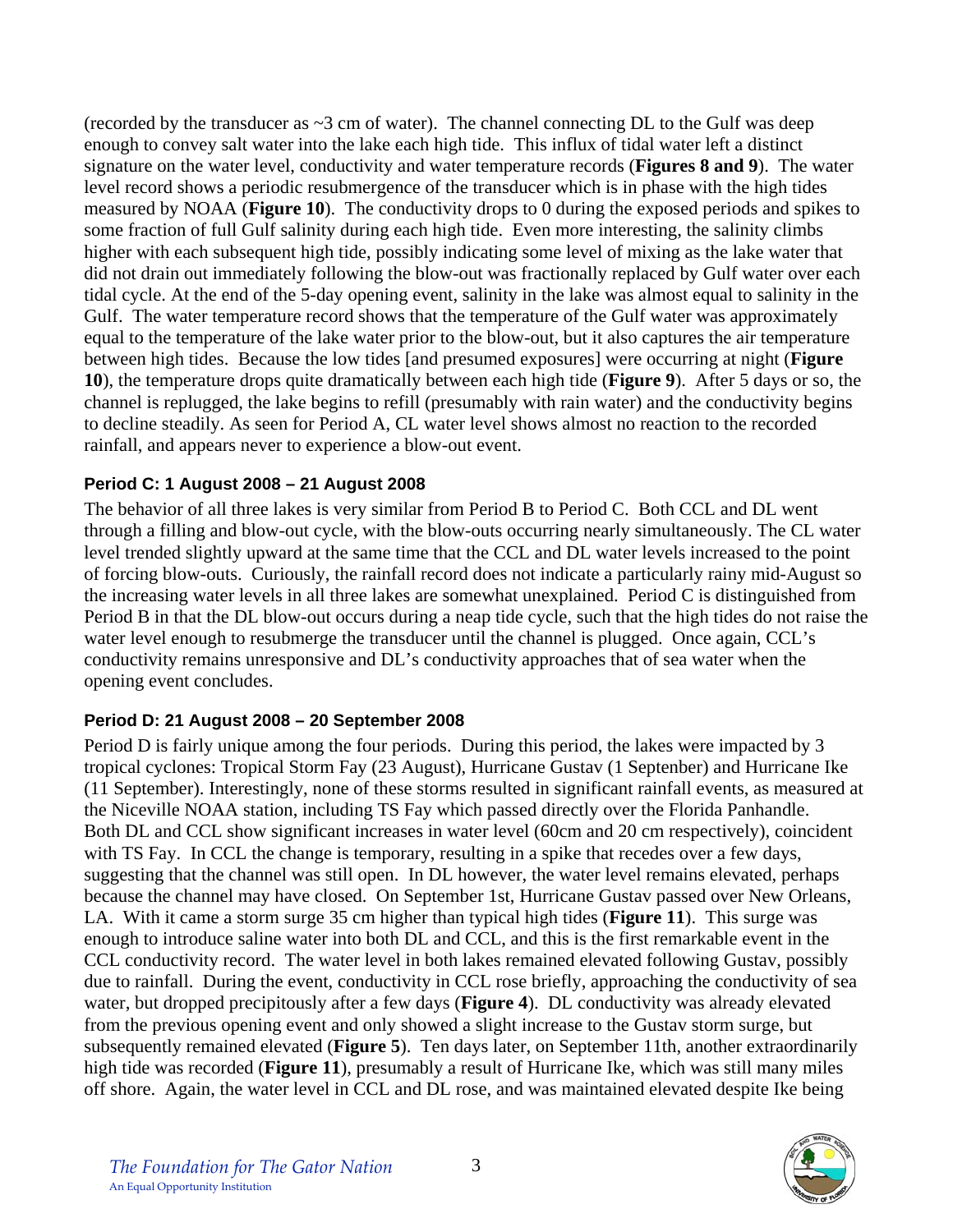out in the middle of the Gulf and probably not delivering much rain. A spike and recession of conductivity was recorded in CCL, similar to the signature left during Gustav. Conductivity in DL was about 90% of sea water immediately prior to the surge, so the event did not significantly influence the conductivity of DL.

As of the end of the period of record analyzed in this report, water levels in both CCL and DL were higher than they had been at any other point in the record. Water level in CL appears to have still been falling following a POR-high in March 2008. Conductivity in CCL was at about 20% of sea water and apparently holding fairly steady. In DL, conductivity was falling somewhat, probably due to dilution, from a peak of 100% of sea water on 1 September 2008.

# **Proposed Future Tasks**

- We are continuing to monitor the hydrology of these lakes. We plan to maintain our instruments and build on both our existing data and our understanding. We hope to continue to collaborate with CBA staff to eventually disseminate our understanding of the hydrologic functioning of the lakes.
- Still unknown are the saltwater mixing and dilution mechanisms within the lakes. We remain interested in resolving these through future study.
- Also still unknown are the mechanisms controlling more than one daily diurnal signal in water level. Our current hypothesis is based on wind-driven seiches forming in the lakes. Again, future study is required to resolve.
- Finally, further data collection may provide a better foundation for characterizing expected frequency and durations of blow-out events for different lakes. Also desirable for such a generalized conceptual model would be a description of the expected changes in temperature and conductivity regimes in the lakes.

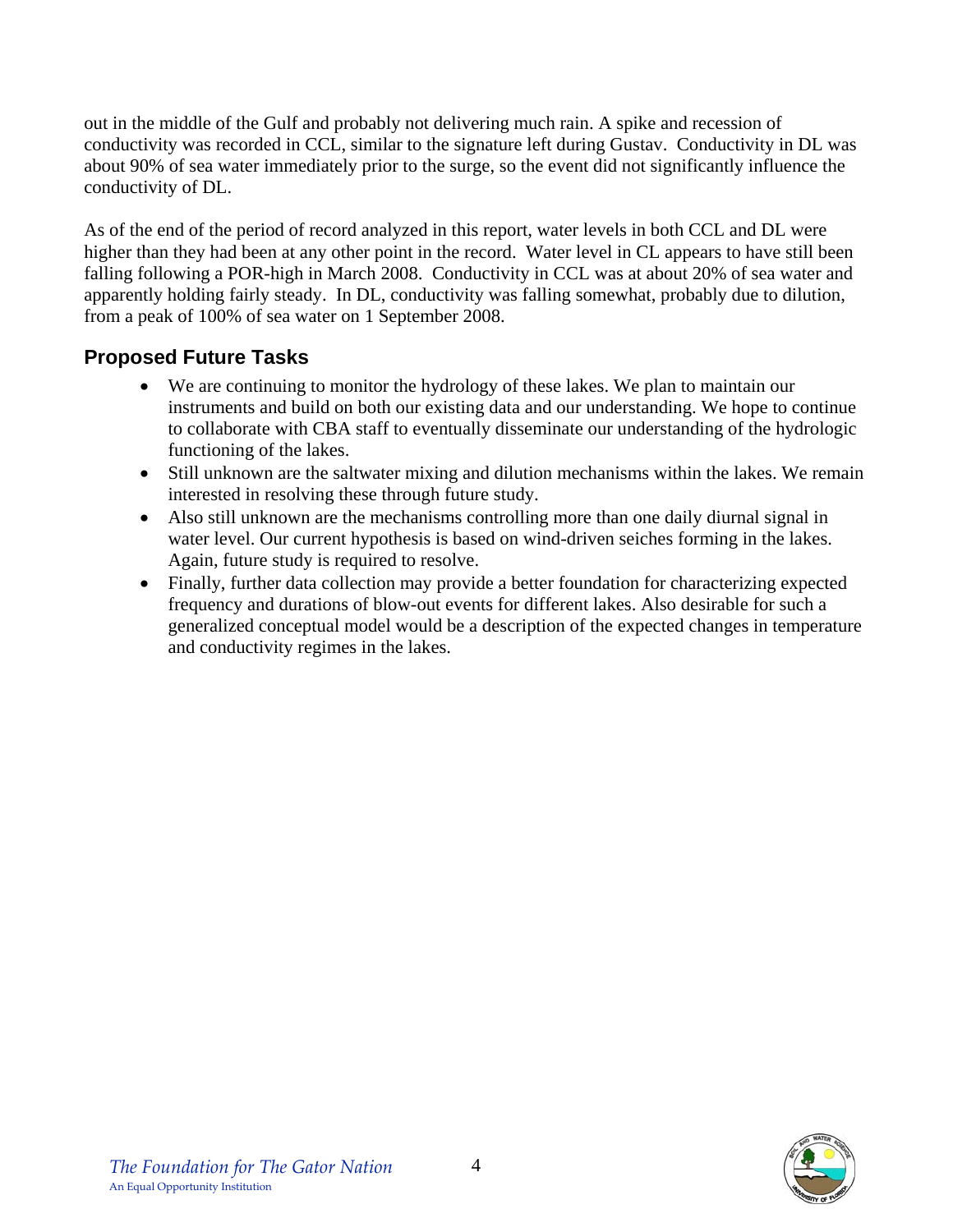

### Water Level Records for Campbell, Camp Creek and Draper Lakes

Figure 1. Water level in Campbell Lake from May 2007 to October 2008 and rainfall at Destin Airport for the same period. Values expressed as cm of water above the transducer. Water level record is artificially continuous; it is the combination of several recording **instruments which may have had different absolute elevations.** 



Figure 2. Water level in Camp Creek Lake from May 2008 to October 2008. Values expressed as cm of water above the transducer. **Water level record was recorded by a single transducer.**



Figure 3. Water level in Draper lake from May 2007 to October 2008. Values expressed as cm of water above the transducer. Full record **is assembled from three different transducers.**

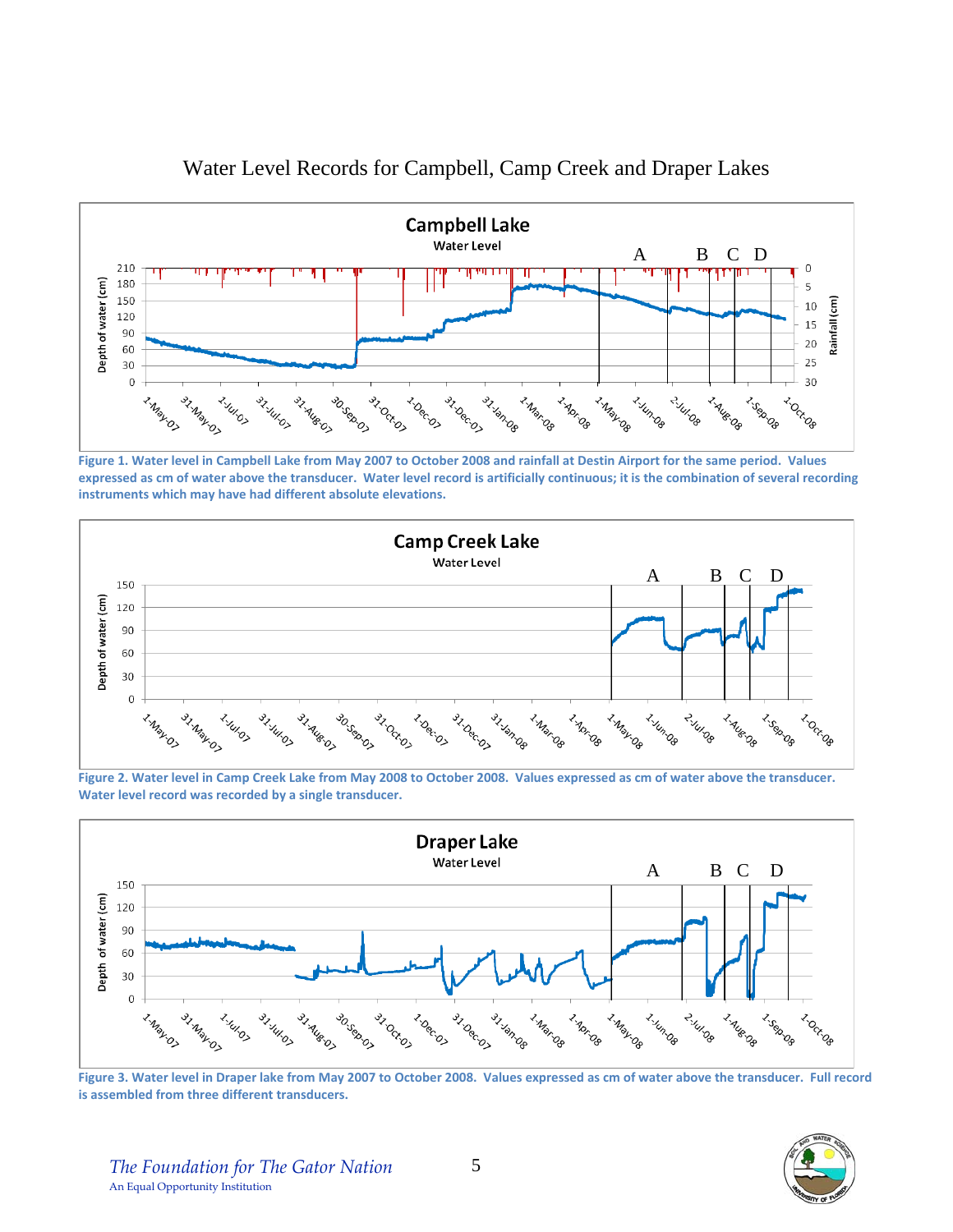



Figure 4. Conductivity record for Camp Creek Lake. Values expressed relative to maximum conductivity for the POR, which was **approximately equal to the conductivity of sea water.**



Figure 5. Conductivity record for Draper Lake. Values expressed relative to maximum conductivity for the POR, which was **approximately equal to the conductivity sea water.**

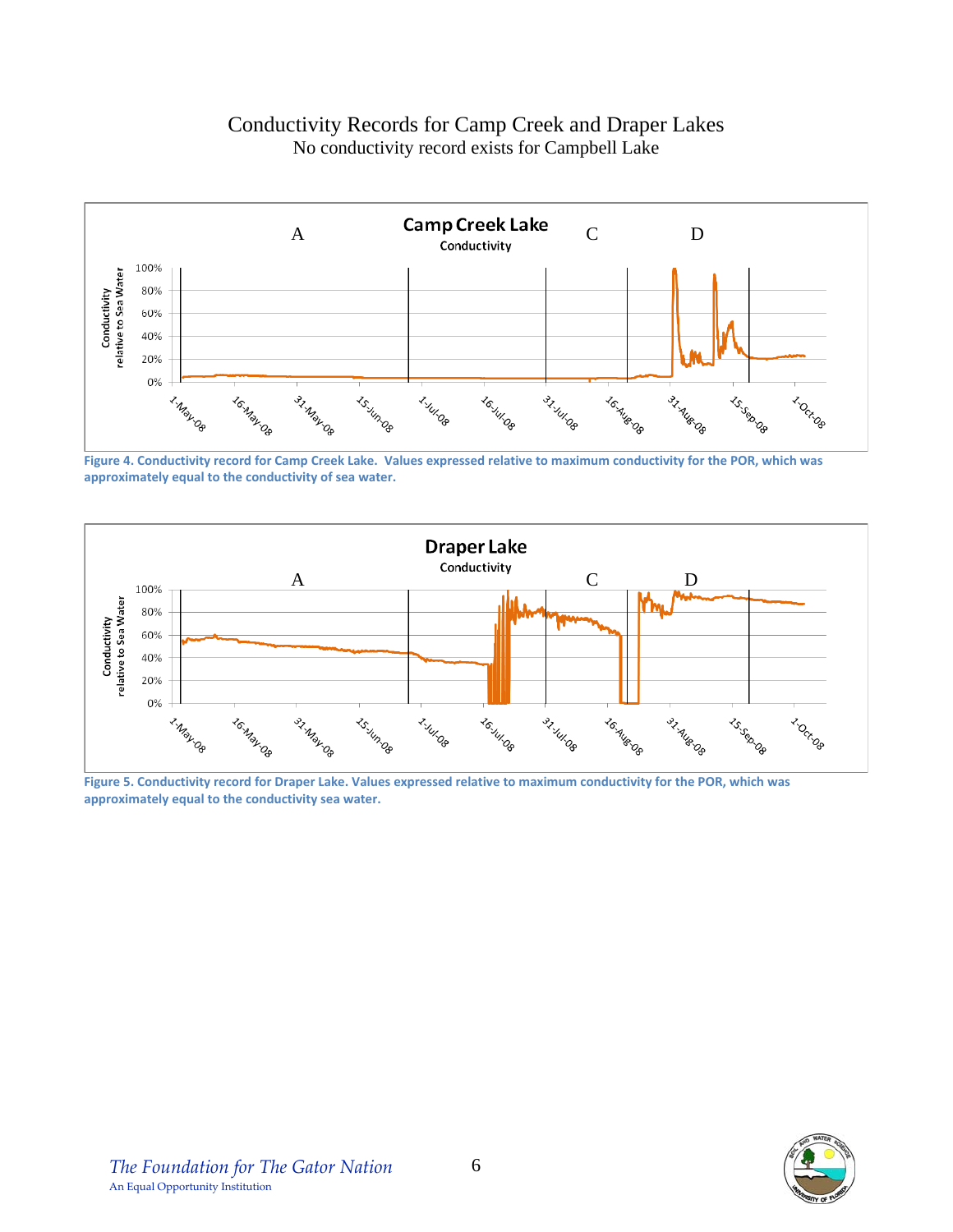

Temperature Records for Camp Creek and Draper Lakes

**Figure 6. Water temperature for Camp Creek Lake. Values expressed as degrees Celsius.**





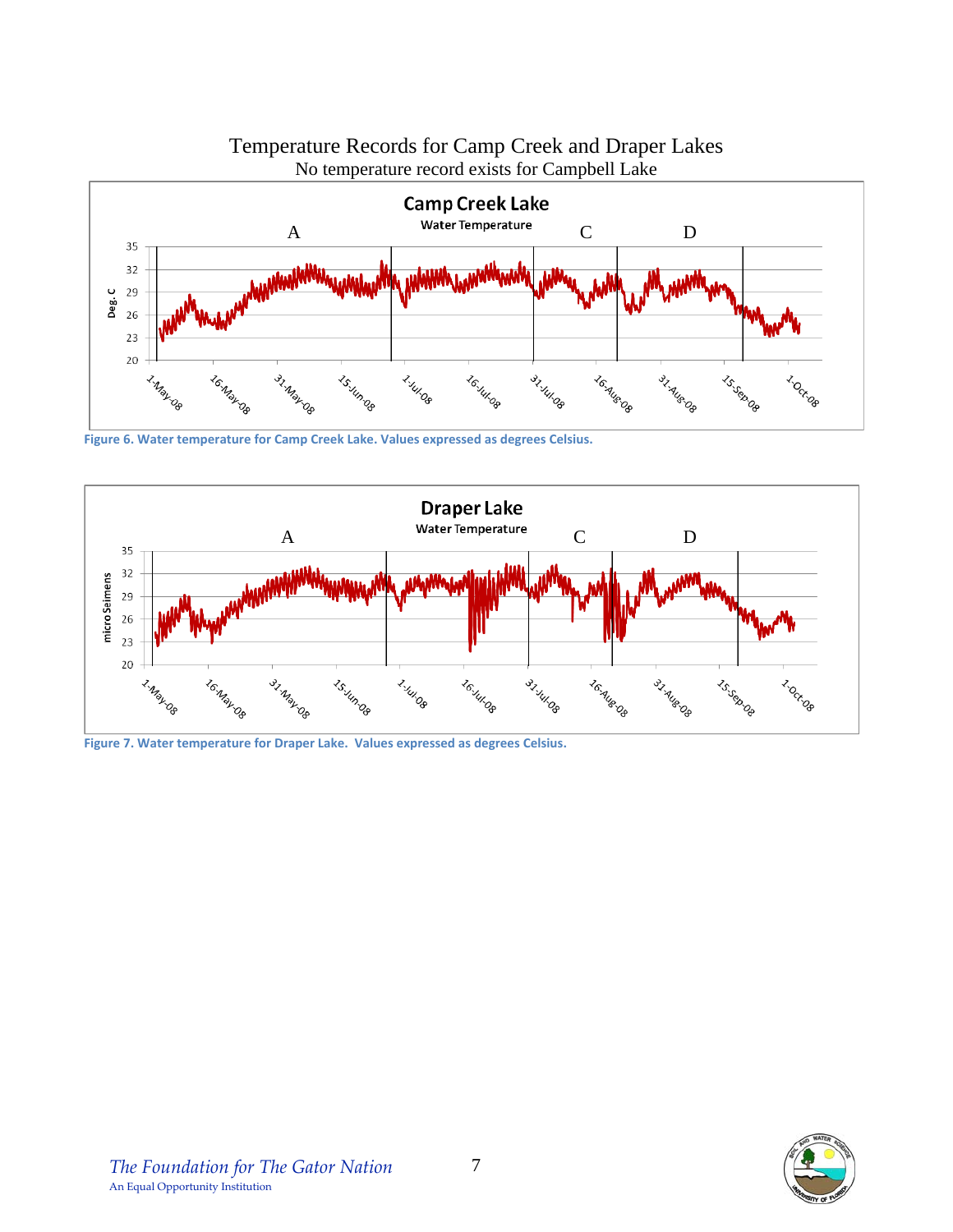

Draper Lake During July 2008 Blow-Out

Figure 8. Lake water level and relative conductivity for ten days during the July blow-out of Draper Lake. Conductivity values are **expressed as percentage of POR maximum and lake water level values are expressed in cm.**



Figure 9. Lake water level and temperature for ten days during the July blow-out of Draper Lake. Temperature values are expressed in **°C and lake water level values are expressed in cm.**



Figure 10. Lake water level and Gulf tides for ten days during the July blow-out of Draper Lake. Tidal values are expressed in meters **difference from mean sea level (MSL) and lake water level values are expressed in cm.**

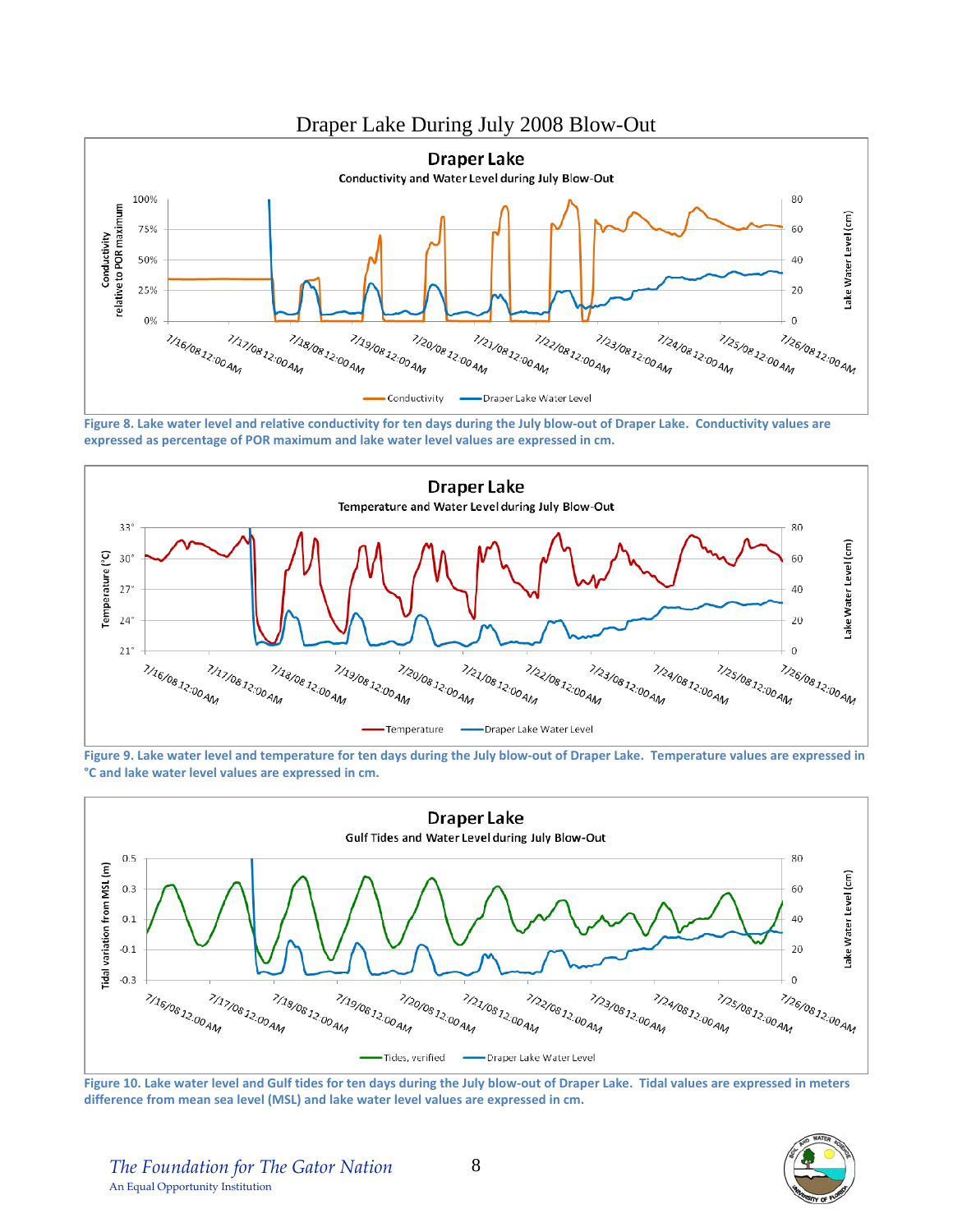

# Additional Figures Descriptive of the Dune Lakes

Figure 11. Tides recorded in the Gulf of Mexico at Panama City, FL. Values expressed in meters of variation from mean sea level (MSL).

A map might be nice somewhere in this production, but I don't think Google Earth is the right application for the job; the lakes are too small relative to the distance between them.

# **Progress Previous Invoice/Reports (Q1, Q2, Q3, Q4, Q5, Q6)**

- Two field trips in August and October to maintain instruments and download data.
- Re-installed well 4 at Campbell Lake due to bailer lodged in well by volunteer staff.
- October reinstalled transducer in Campbell Lake (closer to shore).
- Initiated US EPA funded project titled "A sustainable approach to preserve the Choctawhatchee Coastal Dune Lakes of Florida". This \$10,000 one-year project is part of the EPA People, Prosperity, and the Planet program [\(http://es.epa.gov/ncer/p3/](http://es.epa.gov/ncer/p3/)) which is a student design competition. Further activities from this joint project are described below.
- Our group created a new graduate course at UF: SOS 6932 Perspectives in Florida Lake Management that used the coastal dune lakes as a capstone element. Nine students enrolled in the course in Fall 2007 and student groups used the coastal dune lakes for final projects.
- Our class, including two instructors, took a field trip to the coastal dune lakes 28-29 October 2007. With the assistance of CBA staff the students toured the following lakes Campbell, Draper, Eastern, Western, Oyster, Camp Creek, and Powell. The students learned about the hydrology and ecology of the lakes, talked to citizens, and collected sediment samples and salinity data.
- Using historic aerial photos, we created land-use change maps in a GIS format. We have these in digital form and will deliver to CBA staff once we can convert them to an appropriate media (the files are multiple gigabytes).
- The student design team is collaborating with Lakewatch to create an educational component of the lake management plan as their final design for the US EPA. This will be presented in Washington, DC in April 2008.
- Initiated review of existing data
- Two trips to install field instruments 29 April 2007 and 27 August 2007